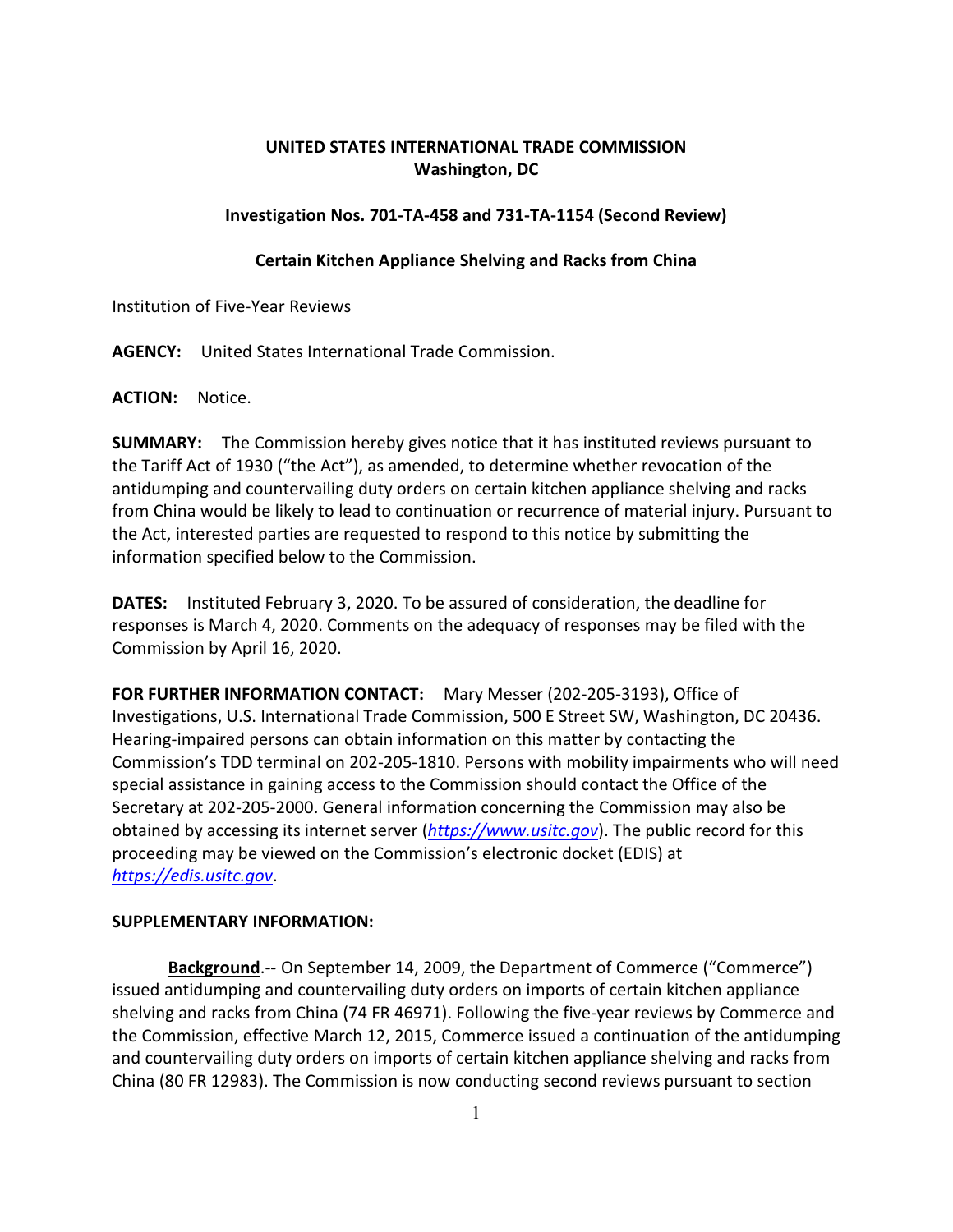751(c) of the Act, as amended (19 U.S.C. 1675(c)), to determine whether revocation of the orders would be likely to lead to continuation or recurrence of material injury to the domestic industry within a reasonably foreseeable time. Provisions concerning the conduct of this proceeding may be found in the Commission's Rules of Practice and Procedure at 19 CFR Part 201, Subparts A and B, and 19 CFR Part 207, Subparts A and F. The Commission will assess the adequacy of interested party responses to this notice of institution to determine whether to conduct full or expedited reviews. The Commission's determinations in any expedited reviews will be based on the facts available, which may include information provided in response to this notice.

**Definitions**.--The following definitions apply to these reviews:

- (1) *Subject Merchandise* is the class or kind of merchandise that is within the scope of the five-year reviews, as defined by Commerce.
- (2) The *Subject Country* in these reviews is China.
- (3) The *Domestic Like Product* is the domestically produced product or products which are like, or in the absence of like, most similar in characteristics and uses with, the *Subject Merchandise*. In its original determinations and its expedited first five-year review determinations, the Commission found two *Domestic Like Products*: (1) certain refrigeration shelving and baskets for refrigerators, freezers, combination refrigerator/freezers and other refrigerating or freezing equipment (''refrigeration shelving''); and (2) certain oven racks, side racks, and subframes for cooking stoves, ranges, and ovens (''oven racks'').
- (4) The *Domestic Industry* is the U.S. producers as a whole of the *Domestic Like Product*, or those producers whose collective output of the *Domestic Like Product* constitutes a major proportion of the total domestic production of the product. Based on its original determinations and its expedited first five-year review determinations of two separate *Domestic Like Products*, the Commission found two *Domestic Industries* consisting of the following: (1) all producers of certain refrigeration shelving and baskets for refrigerators, freezers, combination refrigerator/freezers, and other refrigerating or freezing equipment; and (2) all producers of certain oven racks, side racks, and subframes for cooking stoves, ranges, and ovens.
- (5) An *Importer* is any person or firm engaged, either directly or through a parent company or subsidiary, in importing the *Subject Merchandise* into the United States from a foreign manufacturer or through its selling agent.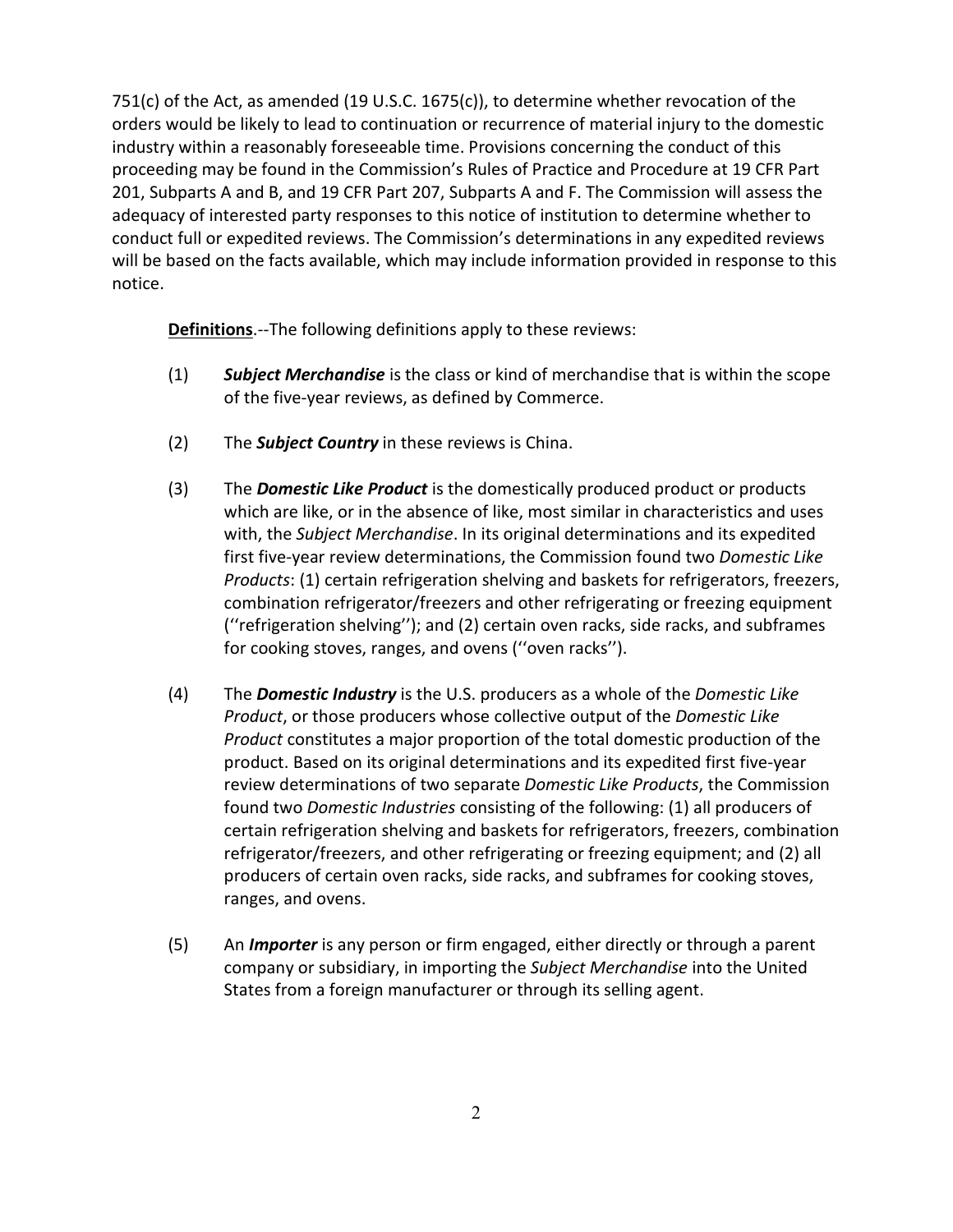**Participation in the proceeding and public service list**.--Persons, including industrial users of the *Subject Merchandise* and, if the merchandise is sold at the retail level, representative consumer organizations, wishing to participate in the proceeding as parties must file an entry of appearance with the Secretary to the Commission, as provided in section 201.11(b)(4) of the Commission's rules, no later than 21 days after publication of this notice in the *Federal Register*. The Secretary will maintain a public service list containing the names and addresses of all persons, or their representatives, who are parties to the proceeding.

Former Commission employees who are seeking to appear in Commission five-year reviews are advised that they may appear in a review even if they participated personally and substantially in the corresponding underlying original investigation or an earlier review of the same underlying investigation. The Commission's designated agency ethics official has advised that a five-year review is not the same particular matter as the underlying original investigation, and a five-year review is not the same particular matter as an earlier review of the same underlying investigation for purposes of 18 U.S.C. 207, the post employment statute for Federal employees, and Commission rule 201.15(b) (19 CFR 201.15(b)), 79 FR 3246 (Jan. 17, 2014), 73 FR 24609 (May 5, 2008). Consequently, former employees are not required to seek Commission approval to appear in a review under Commission rule 19 CFR 201.15, even if the corresponding underlying original investigation or an earlier review of the same underlying investigation was pending when they were Commission employees. For further ethics advice on this matter, contact Charles Smith, Office of the General Counsel, at 202-205-3408.

**Limited disclosure of business proprietary information (BPI) under an administrative protective order (APO) and APO service list**.--Pursuant to section 207.7(a) of the Commission's rules, the Secretary will make BPI submitted in this proceeding available to authorized applicants under the APO issued in the proceeding, provided that the application is made no later than 21 days after publication of this notice in the *Federal Register*. Authorized applicants must represent interested parties, as defined in 19 U.S.C. 1677(9), who are parties to the proceeding. A separate service list will be maintained by the Secretary for those parties authorized to receive BPI under the APO.

**Certification**.--Pursuant to section 207.3 of the Commission's rules, any person submitting information to the Commission in connection with this proceeding must certify that the information is accurate and complete to the best of the submitter's knowledge. In making the certification, the submitter will acknowledge that information submitted in response to this request for information and throughout this proceeding or other proceeding may be disclosed to and used: (i) by the Commission, its employees and Offices, and contract personnel (a) for developing or maintaining the records of this or a related proceeding, or (b) in internal investigations, audits, reviews, and evaluations relating to the programs, personnel, and operations of the Commission including under 5 U.S.C. Appendix 3; or (ii) by U.S. government employees and contract personnel, solely for cybersecurity purposes. All contract personnel will sign appropriate nondisclosure agreements.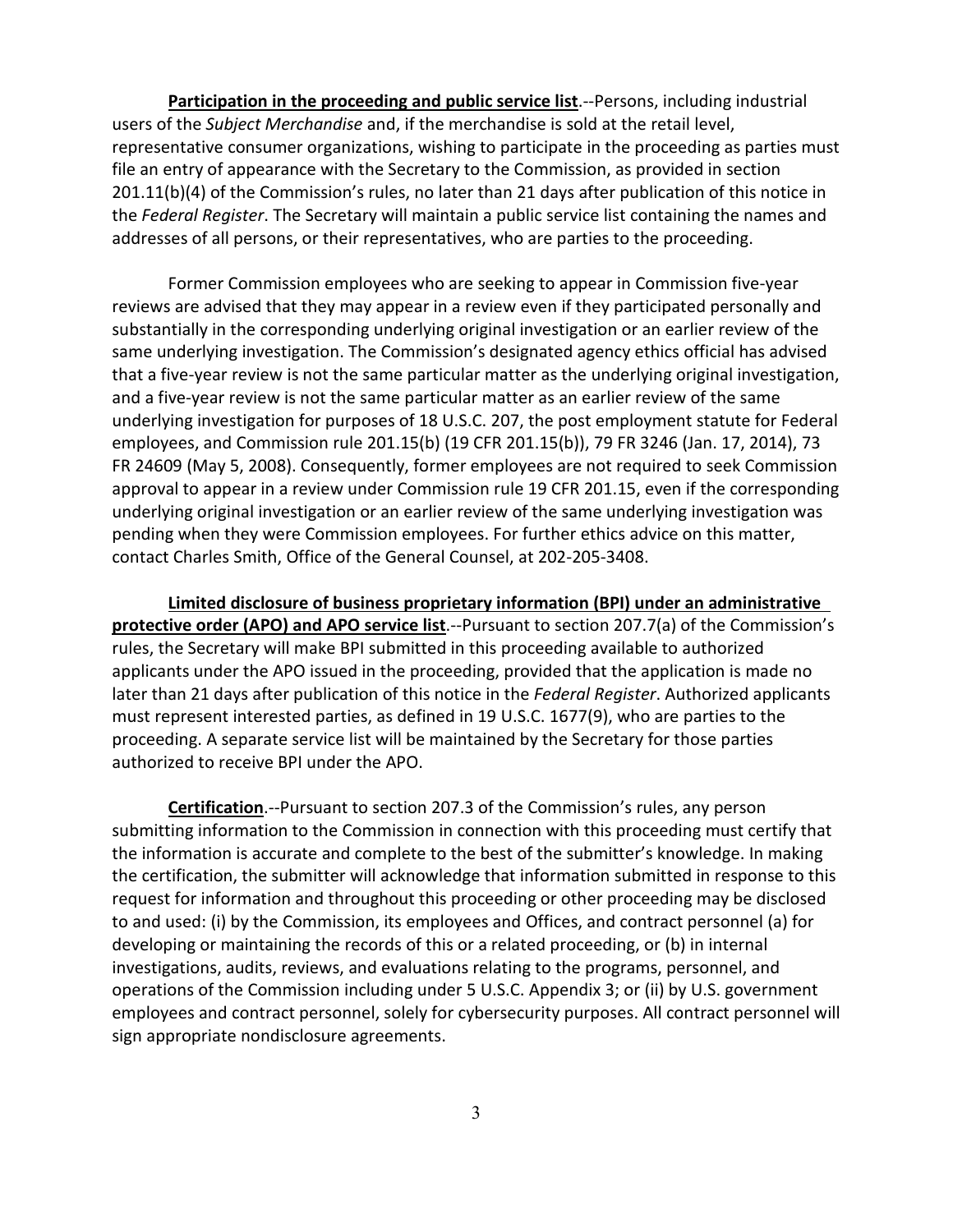**Written submissions**.--Pursuant to section 207.61 of the Commission's rules, each interested party response to this notice must provide the information specified below. The deadline for filing such responses is March 4, 2020. Pursuant to section 207.62(b) of the Commission's rules, eligible parties (as specified in Commission rule 207.62(b)(1)) may also file comments concerning the adequacy of responses to the notice of institution and whether the Commission should conduct expedited or full reviews. The deadline for filing such comments is April 16, 2020. All written submissions must conform with the provisions of section 201.8 of the Commission's rules; any submissions that contain BPI must also conform with the requirements of sections 201.6, 207.3, and 207.7 of the Commission's rules. The Commission's *Handbook on Filing Procedures*, available on the Commission's website at [https://www.usitc.gov/documents/handbook\\_on\\_filing\\_procedures.pdf,](https://www.usitc.gov/documents/handbook_on_filing_procedures.pdf) elaborates upon the Commission's procedures with respect to filings. Also, in accordance with sections 201.16(c) and 207.3 of the Commission's rules, each document filed by a party to the proceeding must be served on all other parties to the proceeding (as identified by either the public or APO service list as appropriate), and a certificate of service must accompany the document (if you are not a party to the proceeding you do not need to serve your response).

No response to this request for information is required if a currently valid Office of Management and Budget ("OMB") number is not displayed; the OMB number is 3117 0016/USITC No. 20-5-455, expiration date June 30, 2020. Public reporting burden for the request is estimated to average 15 hours per response. Please send comments regarding the accuracy of this burden estimate to the Office of Investigations, U.S. International Trade Commission, 500 E Street SW, Washington, DC 20436.

**Inability to provide requested information**.--Pursuant to section 207.61(c) of the Commission's rules, any interested party that cannot furnish the information requested by this notice in the requested form and manner shall notify the Commission at the earliest possible time, provide a full explanation of why it cannot provide the requested information, and indicate alternative forms in which it can provide equivalent information. If an interested party does not provide this notification (or the Commission finds the explanation provided in the notification inadequate) and fails to provide a complete response to this notice, the Commission may take an adverse inference against the party pursuant to section 776(b) of the Act (19 U.S.C. 1677e(b)) in making its determinations in the reviews.

**INFORMATION TO BE PROVIDED IN RESPONSE TO THIS NOTICE OF INSTITUTION:** Please provide the requested information separately for each *Domestic Like Product*, as defined by the Commission in its original determinations, and for each of the products identified by Commerce as *Subject Merchandise.* As used below, the term "firm" includes any related firms.

- (1) The name and address of your firm or entity (including World Wide Web address) and name, telephone number, fax number, and E-mail address of the certifying official.
- (2) A statement indicating whether your firm/entity is an interested party under 19 U.S.C. 1677(9) and if so, how, including whether your firm/entity is a U.S. producer of the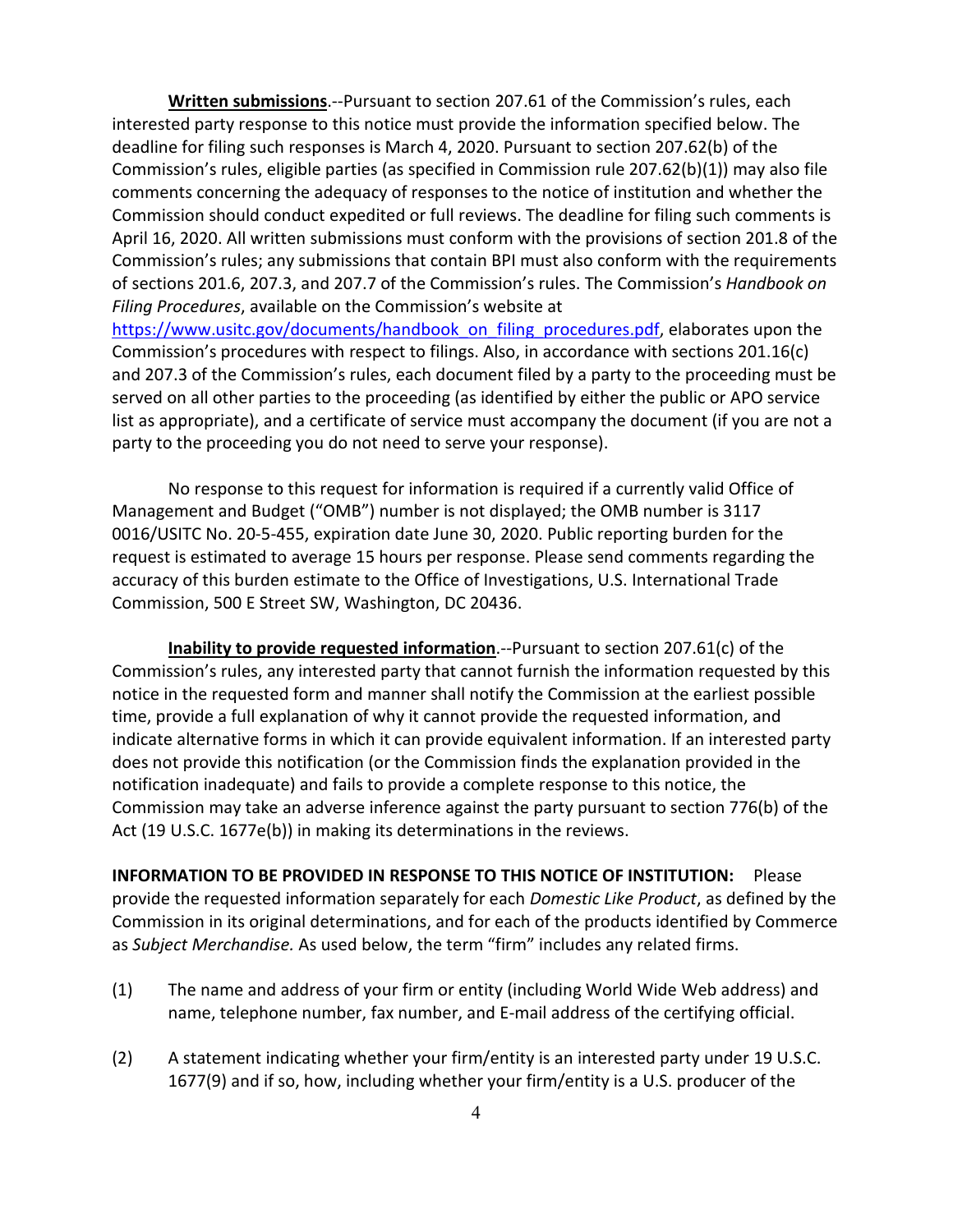*Domestic Like Product*, a U.S. union or worker group, a U.S. importer of the *Subject Merchandi*se, a foreign producer or exporter of the *Subject Merchandise*, a U.S. or foreign trade or business association (a majority of whose members are interested parties under the statute), or another interested party (including an explanation). If you are a union/worker group or trade/business association, identify the firms in which your workers are employed or which are members of your association.

- (3) A statement indicating whether your firm/entity is willing to participate in this proceeding by providing information requested by the Commission.
- (4) A statement of the likely effects of the revocation of the antidumping and countervailing duty orders on the *Domestic Industry* in general and/or your firm/entity specifically. In your response, please discuss the various factors specified in section 752(a) of the Act (19 U.S.C. 1675a(a)) including the likely volume of subject imports, likely price effects of subject imports, and likely impact of imports of *Subject Merchandise* on the *Domestic Industry*.
- (5) A list of all known and currently operating U.S. producers of the *Domestic Like Product*. Identify any known related parties and the nature of the relationship as defined in section 771(4)(B) of the Act (19 U.S.C. 1677(4)(B)).
- (6) A list of all known and currently operating U.S. importers of the *Subject Merchandise* and producers of the *Subject Merchandise* in the *Subject Country* that currently export or have exported *Subject Merchandise* to the United States or other countries after 2013.
- (7) A list of 3-5 leading purchasers in the U.S. market for the *Domestic Like Product* and the *Subject Merchandise* (including street address, World Wide Web address, and the name, telephone number, fax number, and E-mail address of a responsible official at each firm).
- (8) A list of known sources of information on national or regional prices for the *Domestic Like Product* or the *Subject Merchandise* in the U.S. or other markets.
- (9) If you are a U.S. producer of the *Domestic Like Product*, provide the following information on your firm's operations on that product during calendar year 2019, except as noted (report quantity data in units and value data in U.S. dollars, f.o.b. plant). If you are a union/worker group or trade/business association, provide the information, on an aggregate basis, for the firms in which your workers are employed/which are members of your association.
	- (a) Production (quantity) and, if known, an estimate of the percentage of total U.S. production of the *Domestic Like Product* accounted for by your firm's(s') production;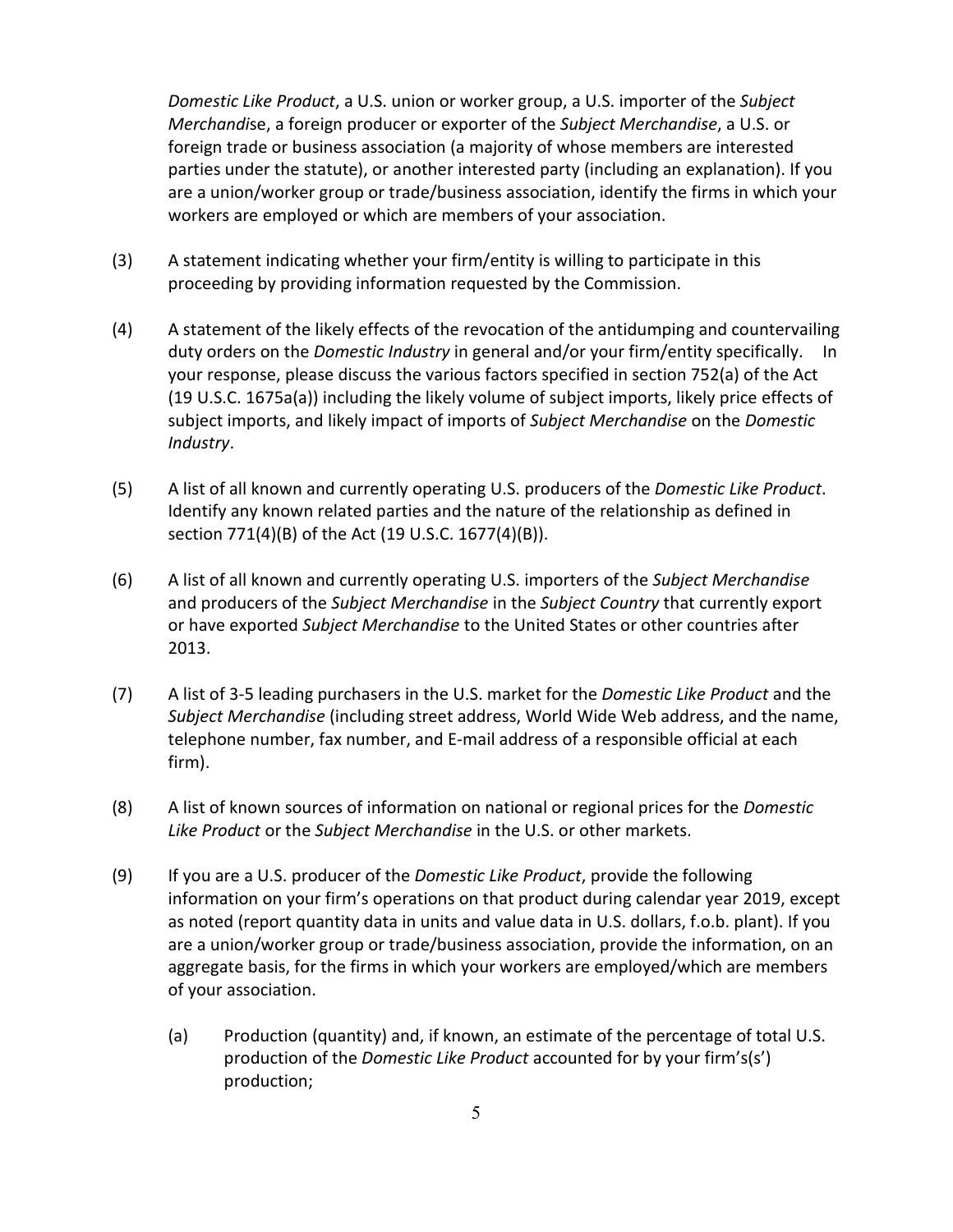- (b) Capacity (quantity) of your firm to produce the *Domestic Like Product* (that is, the level of production that your establishment(s) could reasonably have expected to attain during the year, assuming normal operating conditions (using equipment and machinery in place and ready to operate), normal operating levels (hours per week/weeks per year), time for downtime, maintenance, repair, and cleanup, and a typical or representative product mix);
- (c) the quantity and value of U.S. commercial shipments of the *Domestic Like Product* produced in your U.S. plant(s);
- (d) the quantity and value of U.S. internal consumption/company transfers of the *Domestic Like Product* produced in your U.S. plant(s); and
- (e) the value of (i) net sales, (ii) cost of goods sold (COGS), (iii) gross profit, (iv) selling, general and administrative (SG&A) expenses, and (v) operating income of the *Domestic Like Product* produced in your U.S. plant(s) (include both U.S. and export commercial sales, internal consumption, and company transfers) for your most recently completed fiscal year (identify the date on which your fiscal year ends).
- (10) If you are a U.S. importer or a trade/business association of U.S. importers of the *Subject Merchandise* from the *Subject Country*, provide the following information on your firm's(s') operations on that product during calendar year 2019 (report quantity data in units and value data in U.S. dollars). If you are a trade/business association, provide the information, on an aggregate basis, for the firms which are members of your association.
	- (a) The quantity and value (landed, duty-paid but not including antidumping or countervailing duties) of U.S. imports and, if known, an estimate of the percentage of total U.S. imports of *Subject Merchandise* from the *Subject Country* accounted for by your firm's(s') imports;
	- (b) the quantity and value (f.o.b. U.S. port, including antidumping and/or countervailing duties) of U.S. commercial shipments of *Subject Merchandise* imported from the *Subject Country*; and
	- (c) the quantity and value (f.o.b. U.S. port, including antidumping and/or countervailing duties) of U.S. internal consumption/company transfers of *Subject Merchandise* imported from the *Subject Country*.
- (11) If you are a producer, an exporter, or a trade/business association of producers or exporters of the *Subject Merchandise* in the *Subject Country*, provide the following information on your firm's(s') operations on that product during calendar year 2019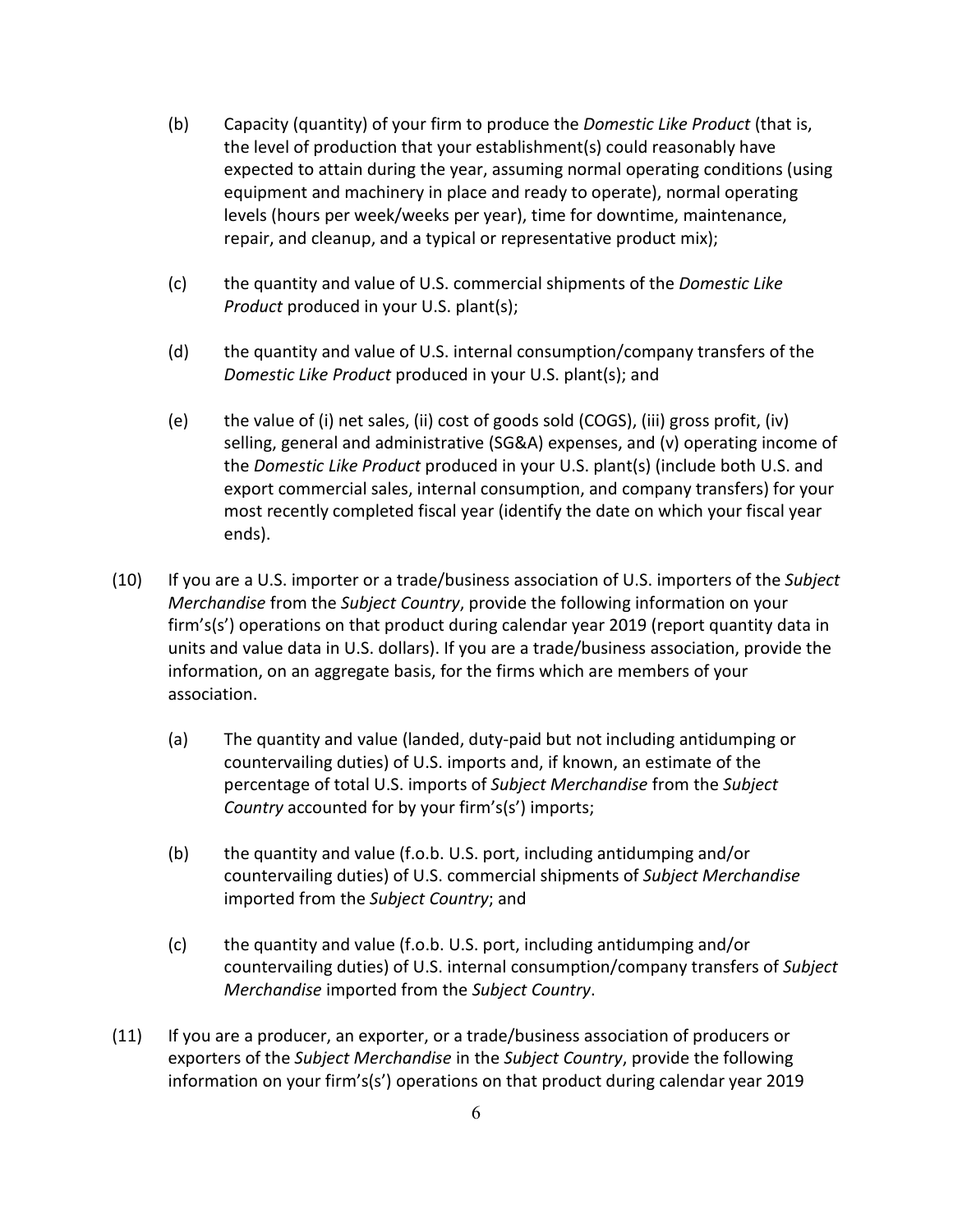(report quantity data in units and value data in U.S. dollars, landed and duty-paid at the U.S. port but not including antidumping or countervailing duties). If you are a trade/business association, provide the information, on an aggregate basis, for the firms which are members of your association.

- (a) Production (quantity) and, if known, an estimate of the percentage of total production of *Subject Merchandise* in the *Subject Country* accounted for by your firm's(s') production;
- (b) Capacity (quantity) of your firm(s) to produce the *Subject Merchandise* in the *Subject Country* (that is, the level of production that your establishment(s) could reasonably have expected to attain during the year, assuming normal operating conditions (using equipment and machinery in place and ready to operate), normal operating levels (hours per week/weeks per year), time for downtime, maintenance, repair, and cleanup, and a typical or representative product mix); and
- (c) the quantity and value of your firm's(s') exports to the United States of *Subject Merchandise* and, if known, an estimate of the percentage of total exports to the United States of *Subject Merchandise* from the *Subject Country* accounted for by your firm's(s') exports.
- (12) Identify significant changes, if any, in the supply and demand conditions or business cycle for the *Domestic Like Product* that have occurred in the United States or in the market for the *Subject Merchandise* in the *Subject Country* after 2013, and significant changes, if any, that are likely to occur within a reasonably foreseeable time. Supply conditions to consider include technology; production methods; development efforts; ability to increase production (including the shift of production facilities used for other products and the use, cost, or availability of major inputs into production); and factors related to the ability to shift supply among different national markets (including barriers to importation in foreign markets or changes in market demand abroad). Demand conditions to consider include end uses and applications; the existence and availability of substitute products; and the level of competition among the *Domestic Like Product* produced in the United States, *Subject Merchandise* produced in the *Subject Country*, and such merchandise from other countries.
- (13) **(OPTIONAL)** A statement of whether you agree with the above definitions of the *Domestic Like Product* and *Domestic Industry*; if you disagree with either or both of these definitions, please explain why and provide alternative definitions.